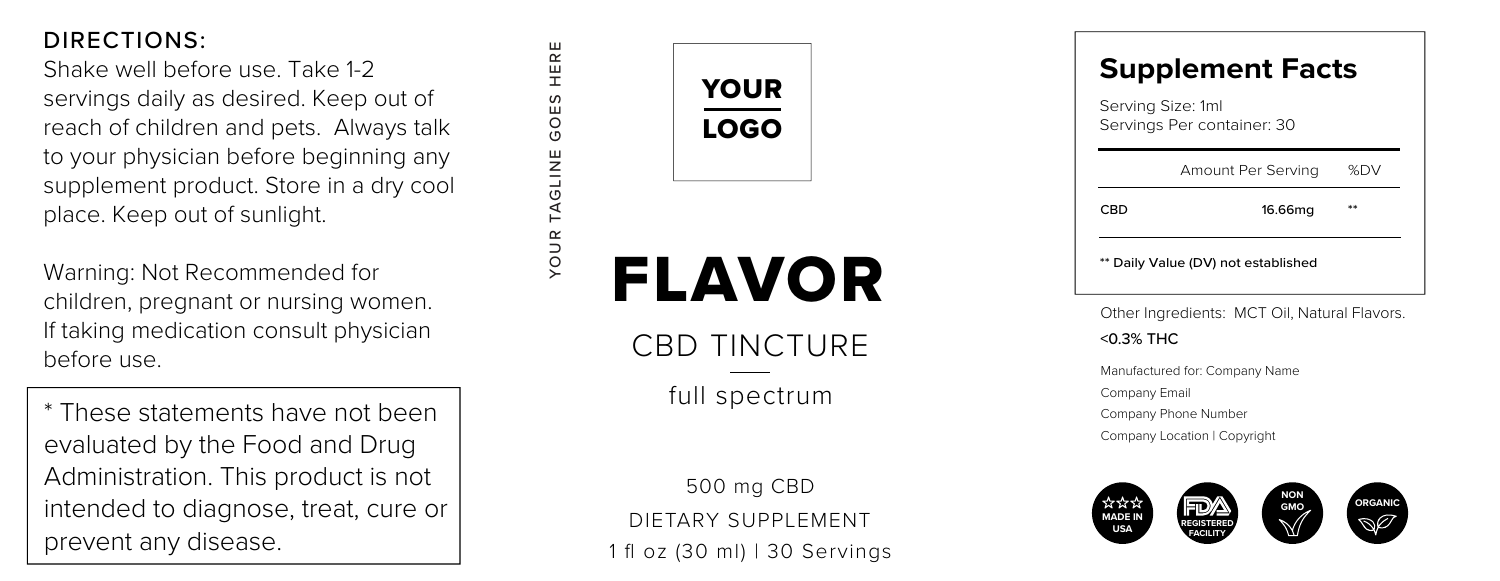Shake well before use. Take 1-2 servings daily as desired. Keep out of reach of children and pets. Always talk to your physician before beginning any supplement product. Store in a dry cool place. Keep out of sunlight.

Warning: Not Recommended for children, pregnant or nursing women. If taking medication consult physician before use.

\* These statements have not been evaluated by the Food and Drug Administration. This product is not intended to diagnose, treat, cure or prevent any disease.



## FLAVOR

CBD TINCTURE

broad spectrum

DIETARY SUPPLEMENT 500 mg CBD 1 fl oz (30 ml) | 30 Servings

### **Supplement Facts**

| Serving Size: 1ml<br>Servings Per container: 30 |                    |             |
|-------------------------------------------------|--------------------|-------------|
|                                                 | Amount Per Serving | <b>SCEW</b> |
| CRD                                             | 16.66mg            |             |
| ** Daily Value (DV) net established             |                    |             |

Other Ingredients: MCT Oil, Natural Flavors. <0.0% THC

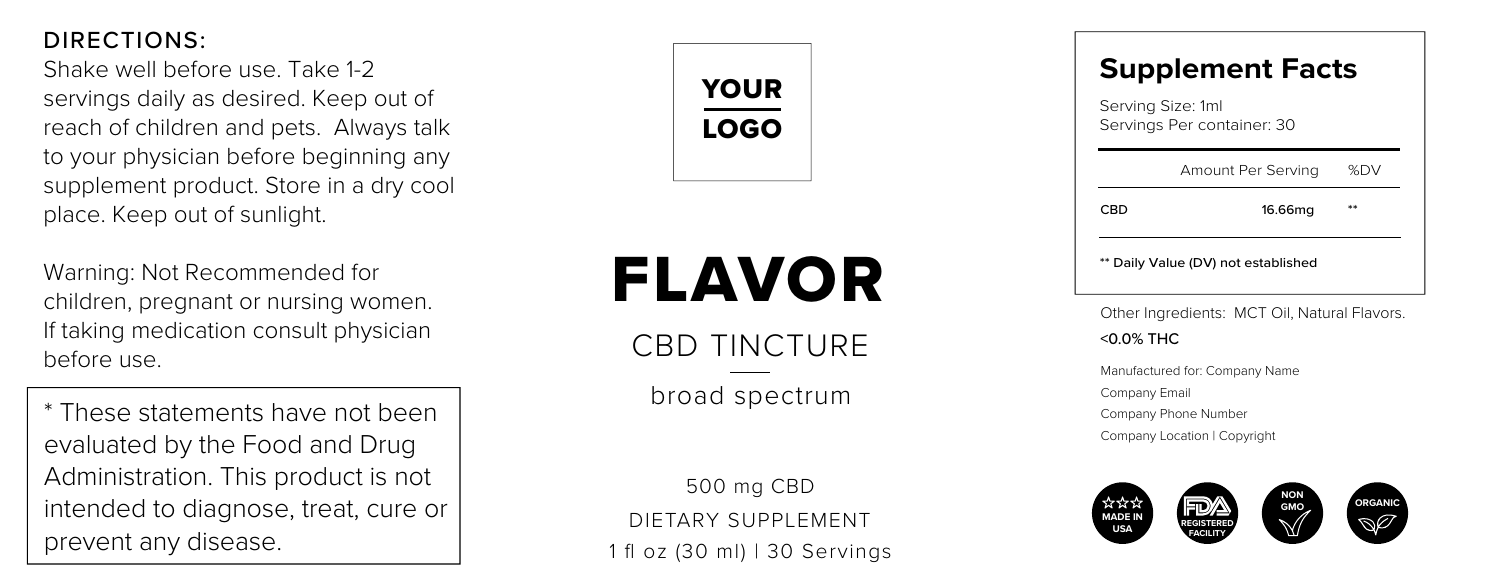Shake well before use. Take 1-2 servings daily as desired. Keep out of reach of children and pets. Always talk to your physician before beginning any supplement product. Store in a dry cool place. Keep out of sunlight.

Warning: Not Recommended for children, pregnant or nursing women. If taking medication consult physician before use.

\* These statements have not been evaluated by the Food and Drug Administration. This product is not intended to diagnose, treat, cure or prevent any disease.



## FLAVOR

CRN TINCTURE

broad spectrum

DIETARY SUPPLEMENT 500 mg CBN 1 fl oz (30 ml) | 30 Servings

### **Supplement Facts**

|     | Serving Size: 1ml<br>Servings Per container: 30 |             |
|-----|-------------------------------------------------|-------------|
|     | Amount Per Serving                              | <b>SCEW</b> |
| CRN | 16.66mg                                         |             |
|     | ** Daily Value (DV) net established             |             |

Other Ingredients: MCT Oil, Natural Flavors. <0.0% THC

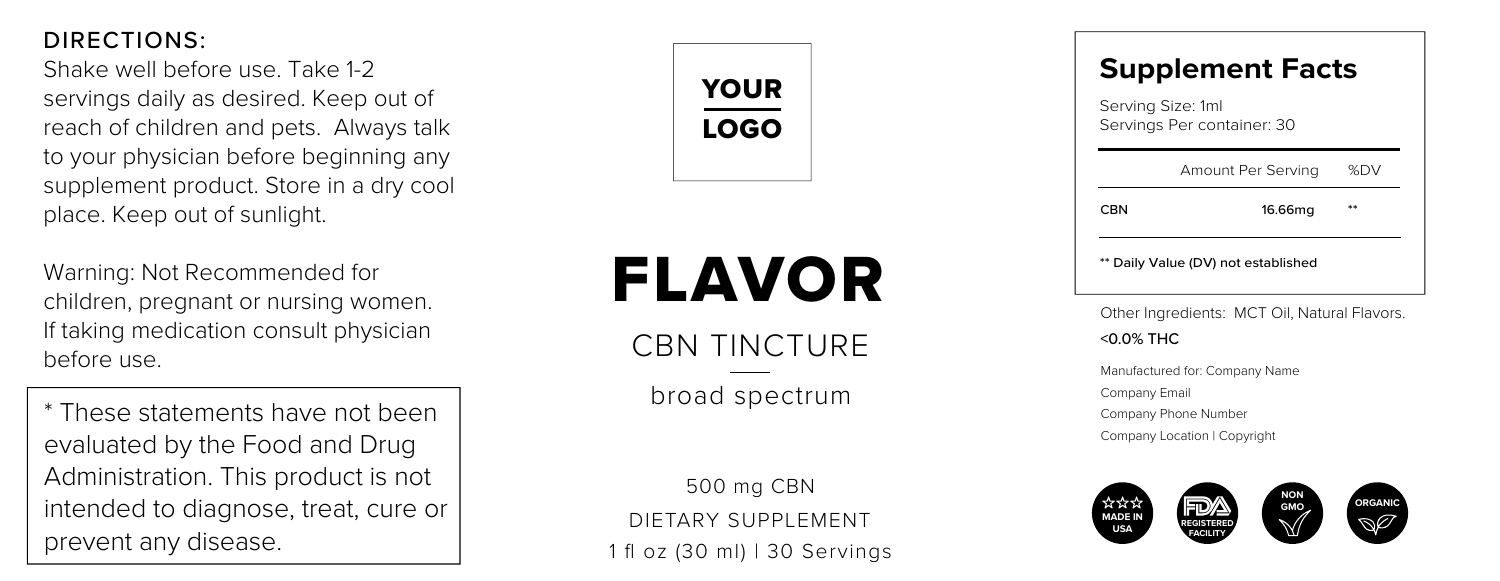Shake well before use. Take 1-2 servings daily as desired. Keep out of reach of children and pets. Always talk to your physician before beginning any supplement product. Store in a dry cool place. Keep out of sunlight.

Warning: Not Recommended for children, pregnant or nursing women. If taking medication consult physician before use.

\* These statements have not been evaluated by the Food and Drug Administration. This product is not intended to diagnose, treat, cure or prevent any disease.



## FLAVOR

CBD TINCTURE

broad spectrum

DIETARY SUPPLEMENT 2,000 mg CBD 1 fl oz (30 ml) | 30 Servings

### **Supplement Facts**

| CBD               | 66.66mg                    |             |
|-------------------|----------------------------|-------------|
|                   | Amount Per Serving         | <b>SCEW</b> |
| Serving Size: 1ml | Servings Per container: 30 |             |

\* CBD 66.66mg<br>\*\* Daily Value (DV) not established

Other Ingredients: MCT Oil, Natural Flavors. <0.0% THC

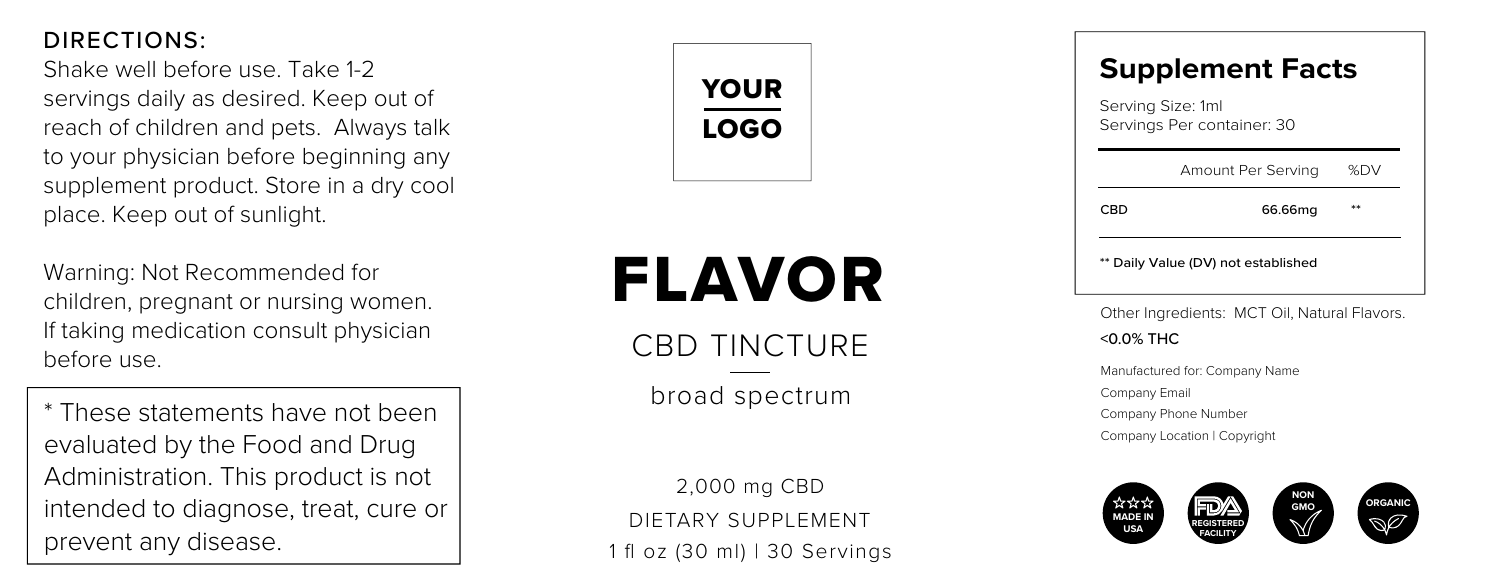Shake well before use. Take 1-2 servings daily as desired. Keep out of reach of children and pets. Always talk to your physician before beginning any supplement product. Store in a dry cool place. Keep out of sunlight.

Warning: Not Recommended for children, pregnant or nursing women. If taking medication consult physician before use.

\* These statements have not been evaluated by the Food and Drug Administration. This product is not intended to diagnose, treat, cure or prevent any disease.



## FLAVOR

CBD TINCTURE

full spectrum

DIETARY SUPPLEMENT 2,000 mg CBD 1 fl oz (30 ml) | 30 Servings

### **Supplement Facts**

| CBD                                             | 66.66mg            |             |  |
|-------------------------------------------------|--------------------|-------------|--|
|                                                 | Amount Per Serving | <b>SCEW</b> |  |
| Serving Size: 1ml<br>Servings Per container: 30 |                    |             |  |

\* CBD 66.66mg<br>\*\* Daily Value (DV) not established

Other Ingredients: MCT Oil, Natural Flavors. <0.3% THC

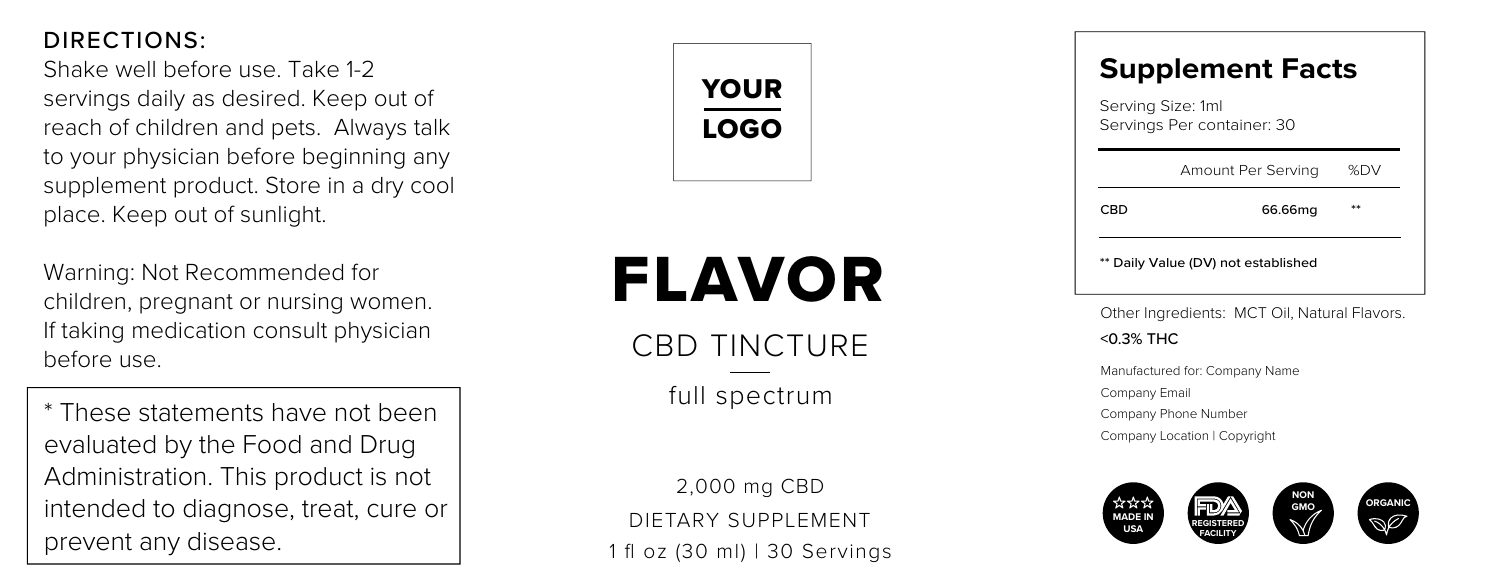Shake well before use. Take 1-2 servings daily as desired. Keep out of reach of children and pets. Always talk to your physician before beginning any supplement product. Store in a dry cool place. Keep out of sunlight.

Warning: Not Recommended for children, pregnant or nursing women. If taking medication consult physician before use.

\* These statements have not been evaluated by the Food and Drug Administration. This product is not intended to diagnose, treat, cure or prevent any disease.



## FLAVOR

CRN TINCTURE

broad spectrum

DIETARY SUPPLEMENT 2,000 mg CBD 1 fl oz (30 ml) | 30 Servings

### **Supplement Facts**

| CBD                                             | 66.66mg            |             |  |
|-------------------------------------------------|--------------------|-------------|--|
|                                                 | Amount Per Serving | <b>SCEW</b> |  |
| Serving Size: 1ml<br>Servings Per container: 30 |                    |             |  |

\* CBD 66.66mg<br>\*\* Daily Value (DV) not established

Other Ingredients: MCT Oil, Natural Flavors. <0.0% THC

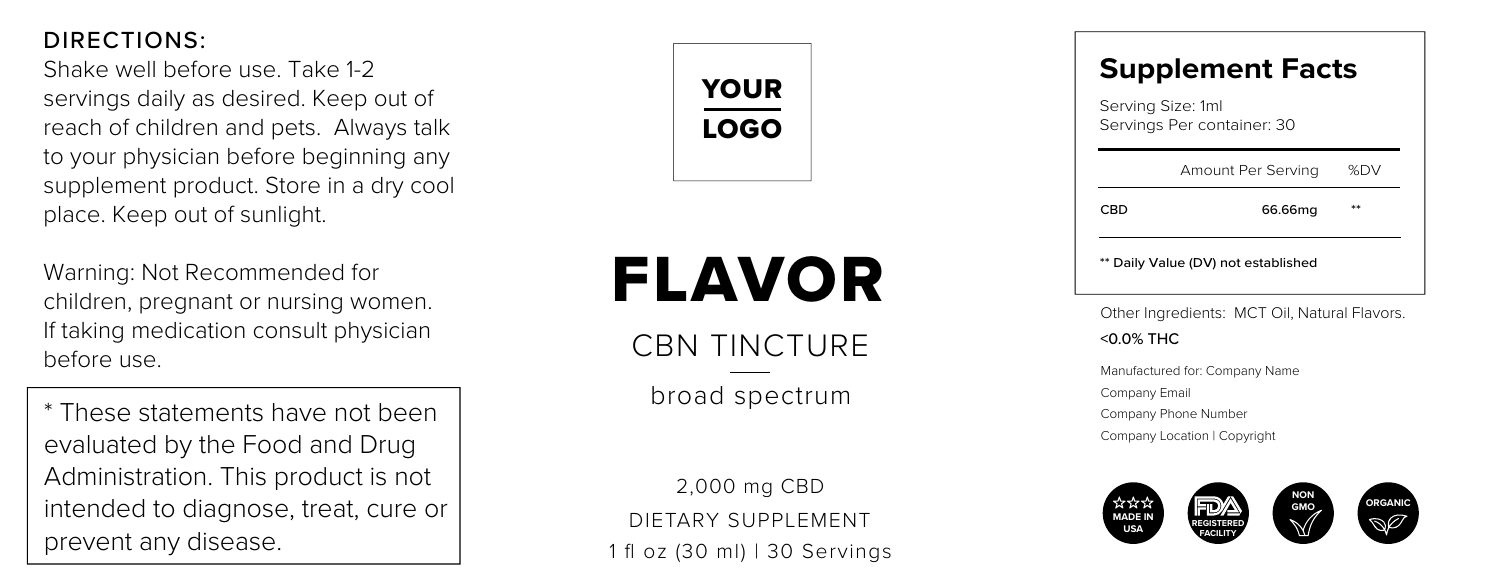Shake well before use. Take 1-2 servings daily as desired. Keep out of reach of children and pets. Always talk to your physician before beginning any supplement product. Store in a dry cool place. Keep out of sunlight.

Warning: Not Recommended for children, pregnant or nursing women. If taking medication consult physician before use.

\* These statements have not been evaluated by the Food and Drug Administration. This product is not intended to diagnose, treat, cure or prevent any disease.



## FLAVOR

CBD TINCTURE

broad spectrum

DIETARY SUPPLEMENT 1,000 mg CBD 1 fl oz (30 ml) | 30 Servings

### **Supplement Facts**

| Serving Size: 1ml<br>Servings Per container: 30 |                                     |             |
|-------------------------------------------------|-------------------------------------|-------------|
|                                                 | Amount Per Serving                  | <b>SCEW</b> |
| CRD                                             | 33.33mg                             |             |
|                                                 | ** Daily Value (DV) net established |             |

Other Ingredients: MCT Oil, Natural Flavors. <0.0% THC

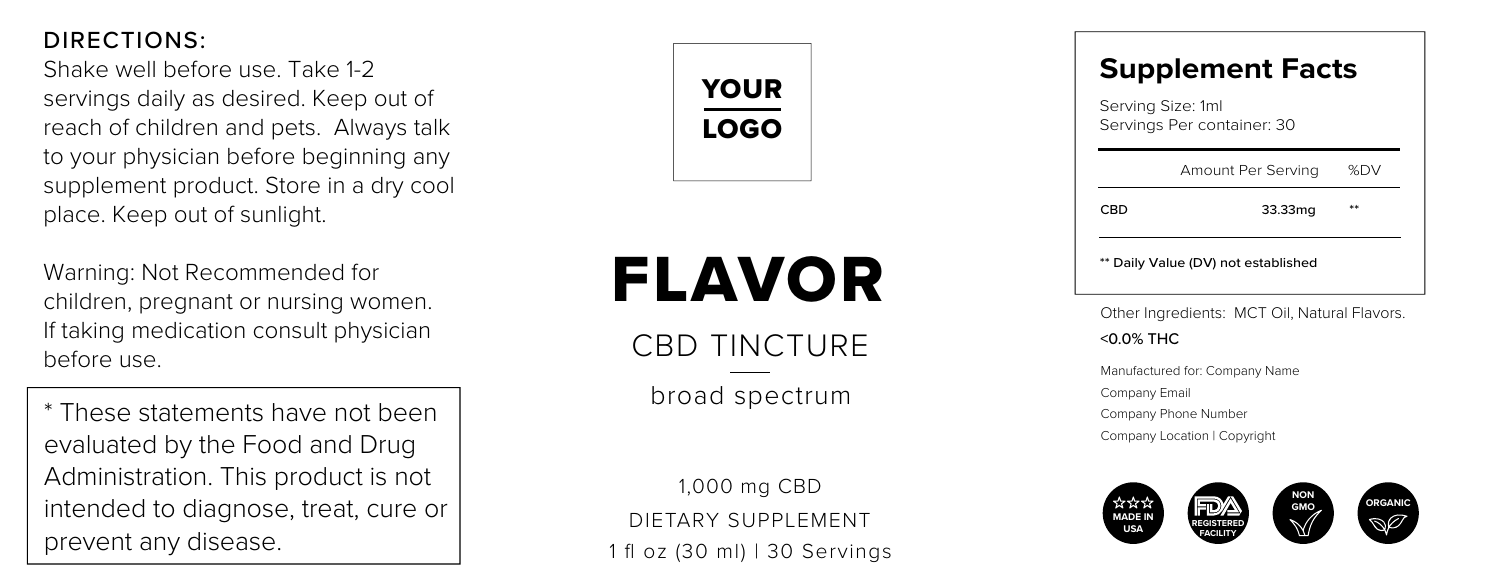Shake well before use. Take 1-2 servings daily as desired. Keep out of reach of children and pets. Always talk to your physician before beginning any supplement product. Store in a dry cool place. Keep out of sunlight.

Warning: Not Recommended for children, pregnant or nursing women. If taking medication consult physician before use.

\* These statements have not been evaluated by the Food and Drug Administration. This product is not intended to diagnose, treat, cure or prevent any disease.



## FLAVOR

CBD TINCTURE

full spectrum

DIETARY SUPPLEMENT 1,000 mg CBD 1 fl oz (30 ml) | 30 Servings

### **Supplement Facts**

| Serving Size: 1ml<br>Servings Per container: 30 |                                     |             |
|-------------------------------------------------|-------------------------------------|-------------|
|                                                 | Amount Per Serving                  | <b>SCEW</b> |
| CRD                                             | 33.33mg                             |             |
|                                                 | ** Daily Value (DV) net established |             |

Other Ingredients: MCT Oil, Natural Flavors. <0.3% THC